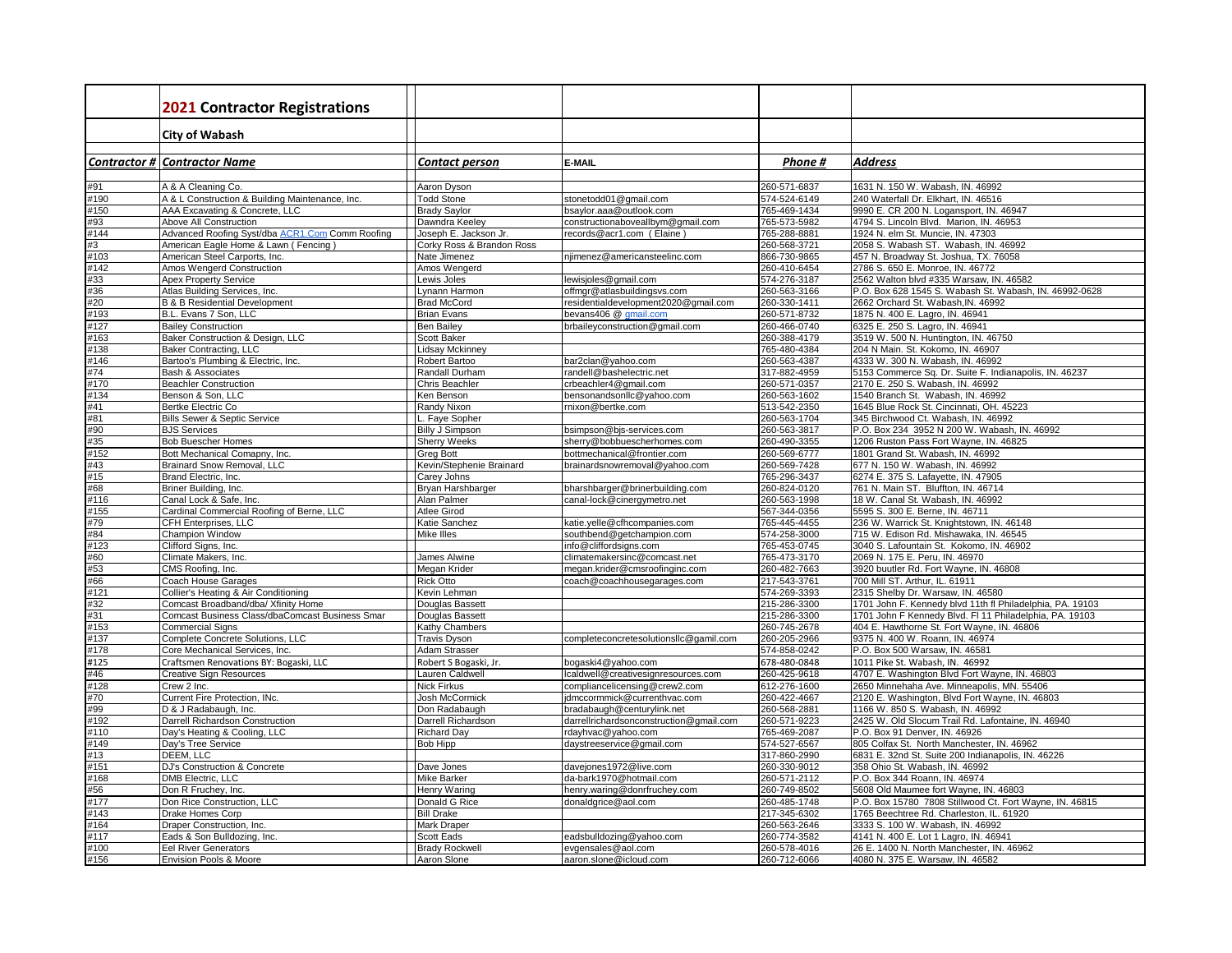| #102       | Erect Tec corp                                                     | Jeff Waldon                               | jeffwaldon@hotmail.com               | 260-330-3143                 | 212 N. Wabash St. Wabash, IN. 46992                                              |
|------------|--------------------------------------------------------------------|-------------------------------------------|--------------------------------------|------------------------------|----------------------------------------------------------------------------------|
| #104       | Eric Bostwick Earthworks, LLC.                                     | <b>Eric Bostwick</b>                      | ebostwickearthworks@gmail.com        | 260-774-9338                 | 5310 E. 500 N. Urbana, IN. 46990                                                 |
| #173       | Erie Construction Mid-West, Inc.                                   | Patrick J Trompeter                       |                                      | 419-472-4200                 | 3561 Granite Circle Toledo, OH. 43617                                            |
| #52        | Ervin Cable Construction, LLC                                      | <b>Brandi Payne</b>                       | brandi.payne@ervincable.com          | 270-333-3366                 | P.O. Box 10 450 Pryor Blvd. Sturgis, KY. 42459                                   |
| #14        | F.A. Wilhelm Construction Co, Inc.                                 | <b>Krystal Roby</b>                       |                                      | 317-359-5411                 | 3914 Prospect St. Indianapolis, IN. 46203                                        |
| #126       | Finishing Touches, LLC                                             | Don Goulette                              | donaldgoulette@comcast.net           | 765-469-4606                 | P.O. Box 277 Mexico, IN. 46958                                                   |
| #175       | Five Star Complete Restoration                                     | <b>Ryan Strickler</b>                     | ryan.strickler@fivestarindy.com      | 317-288-2444                 | 17215 Harger Ct. Noblesville, IN. 46060                                          |
| #132       | Foresight Supersign                                                | <b>Robert G West</b>                      | robw@forsightgroup.net               | 517-487-5071                 | 1200 Marquette St. Lansing, Ml. 48906                                            |
| #186       | Foster & Park Homes, LLC                                           | <b>Tony Hicks</b>                         | thicks4@comcast.net                  | 260-446-8525                 | 7800 Popcorn Dr. Roanoke, IN. 46783                                              |
| #115       | <b>Garrett Construction</b>                                        | <b>Scott Garrett</b>                      | hoosierhound25@gmail.com             | 260-330-3237                 | 6998 S. 300 W. Wabash, IN. 46992                                                 |
| #88        | <b>Gary Stout</b>                                                  | <b>Gary Stout</b>                         | kellystout1967@gmail.com             | 260-330-2551                 | 1232 Vernon St. Wabash, IN. 46992                                                |
| #96        | Gary's Home Improvement                                            | Gary fisher                               | glfisher54@gmail.com                 | 260-571-0994                 | 954 Pike St. Wabash, IN. 46992                                                   |
| #27        | Gaunt & Son Asphalt, Inc.                                          | Sam Knight                                | sknight@gauntasphalt.com             | 260-563-1821                 | 5511 W. Old 24 Wabash, IN. 46992                                                 |
| #76        | Gaylor Electric, Inc.                                              | Rebecca Dun                               | licensing@gaylor.com                 | 317-843-0577                 | 5750 Castle Creek Parkway N. Drive Suite 400 Indy, In. 46250                     |
| #17        | General Dynamics Information Technology (GDIT)                     | Janice Sydnor Patterson                   |                                      | 502-645-1850                 | 9400 Williamsburg Plaza Suite 220 Louisville, KY. 40222                          |
| #174       | Gidley Home Improvement                                            | Joshua gidley                             | igidley@gidleyhomeimprovement.com    | 260-901-9357                 | 1050 Manchester Ave. Wabash, IN. 46992                                           |
| #145       | Girod's Metal Roofing                                              | Amos Girod                                |                                      |                              | P.O. Box 169 Berne, IN. 46711                                                    |
| #45        | Granite Ridge Builders, Inc.                                       | Aline Saylor                              | asaylor@graniteridgebuilders.com     | 260-469-6460                 | 1020 Woodland Plaza Run fort Wayne, IN. 46825                                    |
| #57        | Grassy Creek Const, LLC                                            | Andrew Lengachy                           | None                                 | 260-438-3649                 | 15808 Cuba Rd. Spencerville, IN. 46788                                           |
| #136       | Gray Barn Building & Restoration                                   | Kegan Burns                               | grraybaarrrn@privaateaarden.org      | 574-253-1102                 | 10 E. 1300 S. Silver Lake, IN. 46982                                             |
| #107       | <b>GSC Construction</b>                                            | Menno Girod                               | None                                 | 260-585-4368                 | 2377 E. 500 S. Berne, IN. 46711                                                  |
| #86        | Hagerman, Inc.                                                     | Adam Whitmer                              | awhitmer@hagermangc.com              | 260-424-1470                 | 510 W. Washington Blvd. 1 Fort Wayne, IN. 46802                                  |
| #49        | Hamilton Hunter Builders, Inc.                                     | David Lynch                               | dlynch@hamiltonhunterbuilders.com    | 260-423-3577                 | 915 Lafayette St. Fort Wayne, IN. 46802                                          |
| #89        | Hang-Em High Gutter & Construction                                 | Don Leland<br>Henr;y Eilts/ Tammy H Eilts | donleland5@gmail.com                 | 765-469-5505                 | 559 N. State Rd. #15 Wabash, IN. 46992<br>559 Highway 15 North Wabash, IN. 46992 |
| #180       | Hanks Construction, Inc.                                           | <b>Kevin Gidley</b>                       | kmgidley@hotmail.com                 | 260-563-7713<br>260-330-1798 |                                                                                  |
| #169       | Happy Homes by Jenifer, LLC                                        |                                           |                                      |                              | 434 Delaware St. Wabash, IN. 46992                                               |
| #75<br>#26 | Hays & Sons Complete Restoration<br><b>Heartland Career Center</b> | Jacob Hook<br><b>Mark Hobbs</b>           | mhobbs@hcc.k12.in.us                 | 317-672-1950<br>260-563-7481 | 800 E. Thompson Rd. Indianapolis, IN. 46227<br>79 S. 200 W. Wabash, IN. 46992    |
| #73        | <b>Heartland Solutions Corp.</b>                                   | <b>Mark Fisher</b>                        | mfisher@heartlandsolutions.us        | 317-455-1158                 | 10277 Leases Corner Ct. Camby, IN. 46113                                         |
| #139       | <b>Hochstetlerr Construction</b>                                   | Kermit Hochstetler                        | hochstetlerconstruction@gmal.com     | 574-549-3473                 | 1851 e. 1400 N. North IN. 46962                                                  |
| #85        | Hoffman Nursery & Landscaping                                      | Nikki Hoffman                             | hoffnikki@gmail.com                  | 260-563-3546                 | 4170 W. 200 N. Wabash, IN. 46992                                                 |
| #191       | Holley's Helpers                                                   | Justin & Jack Holley                      | holleyshelpers@gmail.com             | 260-571-6326                 | 226 N. Miami St. Wabash, IN. 46992                                               |
| #22        | Huston Electric, INc.                                              | Joh Huston                                |                                      | 765-474-6115                 | P.O. Box 4297 (47903) 2723 Old Romney Rd. Lafayette, IN. 47909                   |
| #83        | -Tech Builders, LLC                                                | duane Trump                               | dtrump@itechbuilder.com              | 260-750-7095                 | 6873 W. 100 N. Wabash, IN. 46992                                                 |
| #23        | dial Suburban Homes                                                | Jack Johnson                              |                                      | 260-724-9131                 | 522 S. 13st. ST. Decatur, IN. 46733                                              |
| #10        | Indiana Signworks                                                  | Dan Ingram or Jason West                  |                                      | 260-407-4165                 | 1319 production Rd. Fort Wayne, IN. 46808                                        |
| #109       | Infinite Progression Metalworks, LLC                               | Thom Whybrew                              | thom@ipmetalworks.com                | 765-244-6542                 | 5094 W. State Rd 16 Roann, IN. 46974                                             |
| #122       | ISF Sign                                                           | Ken Wooks                                 | kwoods@isfsigns.com                  | 317-251-1219                 | 6468 Rucker Rd. Indianapolis, IN, 46220                                          |
| #135       | J & S Hartford construction                                        | Jerry E. Schwartz                         |                                      | 419-605-7918                 | 3206 W. 750 S. Genva, IN. 46740                                                  |
| #114       | J. Wolf Construction, LLC                                          | Jesse Wolf                                | jesseworl73@yahoo.com                | 765-623-0847                 | 1118 N. K. Street Elwood. IN. 46036                                              |
| #50        | J.O. Mory, Inc.                                                    | <b>Tina Ball</b>                          | tinaball@jomory.com                  | 260-351-2221                 | 7470 South State Rd. #3 South Milford, IN.46786                                  |
| #80        | Jacobs Group, Inc.                                                 | <b>Taylor Joper</b>                       | tjoper@jacobsgroupgc.com             | 507-601-3158                 | 3515 Mattingly Rd.Buckner, KY. 40010                                             |
| #113       | JE Johnson Construction                                            | Jack Johnson                              | jejohnsonconst@gmail.com             | 765-398-0703                 | 1422 E. SR 18 Kokomo, IN. 46901                                                  |
| #171       | John Hostetler Concrete Construction                               | John Hastetler                            |                                      | 765-985-3795                 | 5957 N. Eel River Rd. Peru, IN. 46970                                            |
| #118       | Jones Contracting                                                  | Jim Jones                                 | julie@jonescontracting.org           | 765-981-2164                 | 3Main St. P.O. Box 117 Somerset, IN. 46984                                       |
| #40        | <b>K Graber Construction, LLC</b>                                  | Geneva Graber                             | geneva@kgraberco.com                 | 765-395-7275                 | P.O. Box 127 Amboy, IN. 46911                                                    |
| #158       | Kamin Industries, Inc DBA/Everdry of Michiana                      | Matt Kaminsky                             |                                      | 574-272-3788                 | 4647 W. Cleveland Rd South Bend, IN. 46628                                       |
| #182       | Kamin Industries, Inc DBA/Everdry of Michiana                      | Kevin White                               | info@everdrysb.com                   | 574-272-3786                 | 4647 W. Cleveland Rd. South Bend, IN. 46628                                      |
| #37        | Kingdom Roofing Systems                                            | Daniel Young                              | daniel@kingdomquality.com            | 765-573-5899                 | 1115 South Pennsylvania Ave. Suite A Marion, IN. 46953                           |
| #42        | Knee's Electrical Service                                          | Erika Horner                              | erika@kneeselectric.com              | 765-382-6500                 | 3221 S. Western Ave. Marion, IN. 46953                                           |
| #94        | Kroft Construction, LLC                                            | Doug Kroft                                | N/A                                  | 260-571-3610                 | 3264 S. 200 E. Wabash, IN. 46992                                                 |
| #47        | .A. Electric                                                       | Krista Taylor                             | ktaylor@l.aelectric.com              | 260-497-0520                 | 902 Incentive Dr. Fort Wayne, IN. 46825                                          |
| #58        | Lancia Homes, Inc.                                                 | Justin Purdy                              | justin@lanciahomes.com               | 260-489-4433                 | 9430 Lima Rd. fort Wayne, IN. 46818                                              |
| #159       | Landmark Roofing, LLC                                              | Perry Schwartz                            | perry@landmarkroofingin.com          | 260-610-7006                 | 5962 Stellorn Rd. Fort Wayne, IN. 46815                                          |
| #30        | LAW Son Inc. dba/ Weitzel Construction                             | Alan Weitzel                              | lawinc@yahoo.com                     | 574-893-7095                 | 11265 S. 850 W. Akron, IN. 46910                                                 |
| #34        | LeafFilter North of Illinois, LLC                                  | Shayna Fuller                             | icensing@leaffilter.com              | 330-655-7107                 | 1595 Georgetown Rd. Hudson, OH. 44236                                            |
| #130       | Legacy One, Inc.                                                   | Matthew Golden                            | matthew@legacyone.biz                | 260-494-4390                 | 111 W. Berry St. Suite 211 Fort Wayne, IN. 46802                                 |
| #184       | Lengacher Brothers Commercial Roofing                              | John Lengacher                            | info@lengacherbrothers.com           | 260-385-9100                 | 4720 Co. Rd. 68 Spencerville, IN. 46788                                          |
| #101       | Masters Heating & Cooling                                          | John Furniss                              | john@mastersheatcat.com              | 260-338-0388                 | 3512 Cavalier fort Wayne, IN. 46808                                              |
| #181       | Matt Niccum Tree Service                                           | <b>Matt Niccum</b>                        | matt.niccum@frontier.com             | 260-571-7108                 | 1863 S. Meridian Rd. Wabash, IN. 46992                                           |
| #161       | MC Contracting, LLC                                                | <b>Matt Chilcutt</b>                      | matthewchilcutt@yahoo.com            | 765-210-7198                 | 1884 S. Strawtown Pike Peru, IN. 46970                                           |
| #63        | MDM Construction, Inc.                                             | <b>Brent Bazehler</b>                     | None                                 | 260-982-8104                 | 3075 W. 1000 N. Roann, IN. 46974                                                 |
| #5         | Merritt & Son Excavating                                           | <b>Chad Merritt</b>                       |                                      | 765-689-7225                 | 2987 W. 560 S. Peru, IN. 46970                                                   |
| #97        | Michaelis Corporation                                              | <b>Richard Michaelis</b>                  | permits@michaeliscorp.com            | 317-251-1935                 | 2601 E. 56th St. Indianapolis, IN. 46220                                         |
| #16        | Michiana Contracting, Inc.                                         | Scott Kirkpatrick                         | skirkpatrick@michianacontracting.com | 574-936-8613                 | P.O. Box 929 Plymouth, IN. 46563                                                 |
| #65        | Mike Paul's Construction, LLC                                      | <b>Mike Paul</b>                          | mwpconstruction99@yahoo.com          | 260-571-0640                 | 135 W. 250 S. Wabash, IN. 46992                                                  |
| #51        | <b>Mike Reiff Construction</b>                                     | Jeremy Reiff                              | jeremy reiff1977@gmail.com           | 574-371-5681                 | 5961 W. 300 N. Warsaw, IN. 46582                                                 |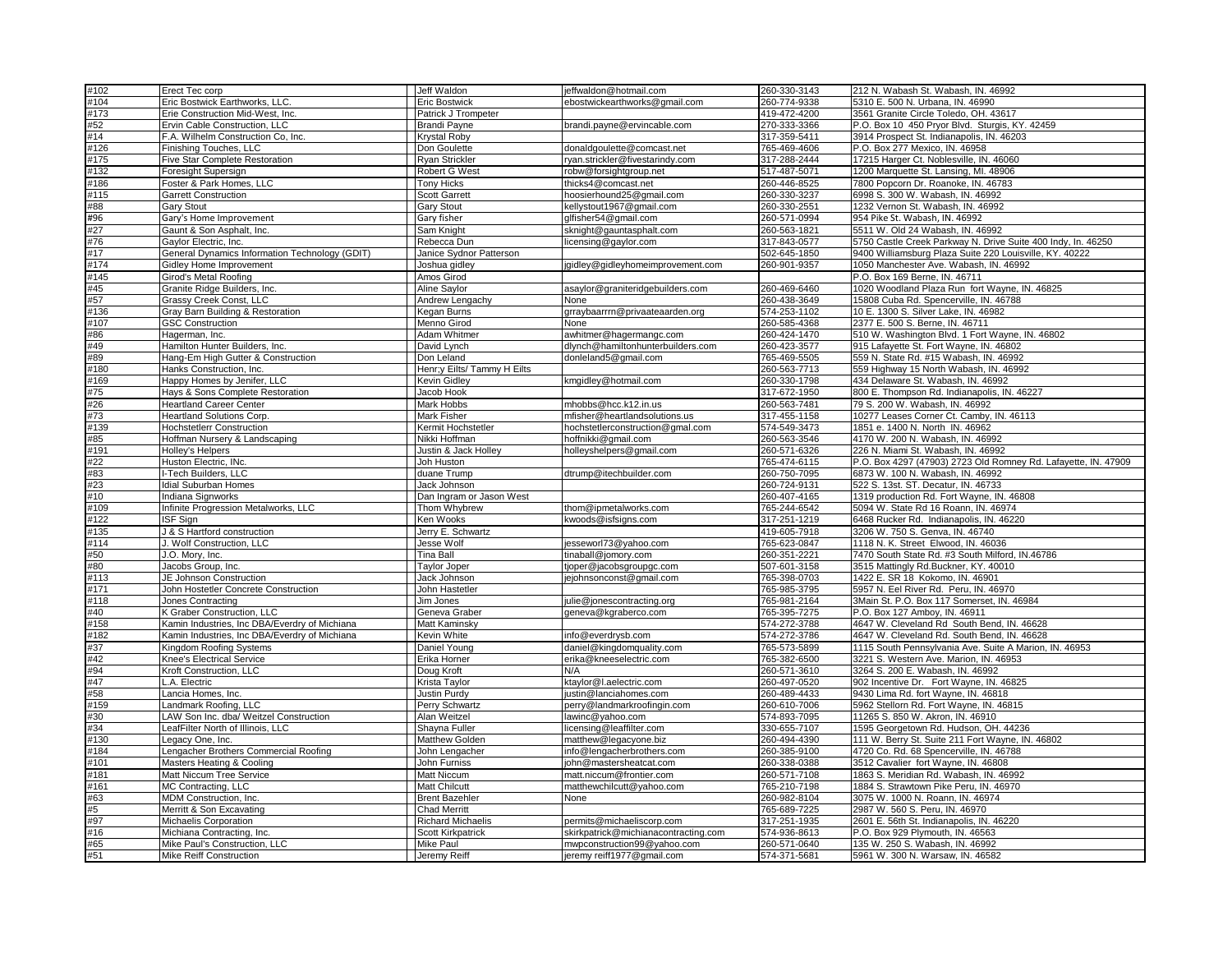| #11<br>#38<br>#133                                                                                                                                              | Mike's Construction                        | Mike Vandermark                | Ashley.vandermark@gmail.com                 | 260-571-2800      | 648 W 900 S. LaFontaine, IN. 46940                              |
|-----------------------------------------------------------------------------------------------------------------------------------------------------------------|--------------------------------------------|--------------------------------|---------------------------------------------|-------------------|-----------------------------------------------------------------|
|                                                                                                                                                                 | Miller Building, LLC                       | <b>Larry Miller</b>            | larry@millerpostframe                       | 765-395-8229      | 298 W. North St. Amboy, IN. 46911                               |
|                                                                                                                                                                 | Miller Construction & Fence, LLC           | Paul Miller                    | paulmiller88@hotmail.com                    | 765-432-6276      | 9401 W. 700 N. Converse, IN.                                    |
| #92                                                                                                                                                             | Millwright Solutions, LLC                  | Michael williams               | mike.williams.jr@millwrightsolutionsllc.com | 260-330-2757      | 300 Olive St. Wabash, IN, 46992                                 |
| #154                                                                                                                                                            | MMA Minded, LLC                            | <b>Heather France</b>          | heather75@aol.com                           | 260-519-5282      | 3222 S. 100 W. Wabash, IN. 46992                                |
| #28                                                                                                                                                             | Morton Buildings, Inc.                     | Sean M Cain                    | mbicontractorlicense@mortonbuildings.com    | 309-263-7474      | 252 W. Adams St. P.O. Box 399 Morton, IL. 61550                 |
| #77                                                                                                                                                             | <b>MTS Electric</b>                        | <b>Brad Miller</b>             | mselectric@frontier.com                     | 260-747-9768      | 9400 Ardmore Ave. Fort Wayne, IN. 46809                         |
| #61                                                                                                                                                             | MWS Construction, LLC                      | <b>Willie Schwartz</b>         | None                                        | 260-229-6349      | 13911 Souder Rd. Grabill, IN. 46741                             |
| #39                                                                                                                                                             | Nate's Lawn & Landscape, LLC               | Nate Schuler/Stephanie Gribben | nateslawnandlandscape@gmail.com             | 260-568-0994      | 1375 Stitt St. Wabash, IN. 46992                                |
|                                                                                                                                                                 | National Demo & Construction, LLC          | Matt Graph/William Bradley     | nationaldemoco.gmail.com                    | 260-458-7789      | 2401 Convention Rd. Fort Wayne, IN. 46802-4535                  |
| $\frac{1172}{1172}$<br>$\frac{1172}{162}$                                                                                                                       | Northern Lakes Roofing, LLC                | Adam Christenson               | adam@nlroofs.com                            | 260-578-4038      | 9477 N 800 W. Roann, IN. 46974                                  |
|                                                                                                                                                                 | O & R Buildings, LLC                       | John Verlin or Mark Ramsey     | orbuildings@aol.com                         | 574-893-4690      | P.O. Box 307 Akron, IN. 46910                                   |
| #12                                                                                                                                                             | Parsons Roofing & Home Exterior, LLC       | <b>Herbert Parsons</b>         | hrparsons60@gmail.com                       | 765-472-2735      | 758 N. Eel River Cemetary Rd. Peru, IN. 46970                   |
| #165                                                                                                                                                            | Perfect Steel solutions, Inc.              | <b>Carl Malott</b>             | residential@perfectsteelsolutions.com       | 260-312-5661      | 4007 Eagleton Dr. Fort Wayne, IN. 46804                         |
| #24                                                                                                                                                             | Peyton Electric, LLC                       | <b>Brice Peyton</b>            |                                             | 765-299-3874      | 3280 E. Markle Rd. Huntington, IN. 46750                        |
| #183                                                                                                                                                            | Pioneer Masonry, Inc.                      | Jim Johnson                    | office@pmcwarsaw.com                        | 574-267-1556      | 4648 N. SR. 15 Warsaw, IN. 46582                                |
| #72                                                                                                                                                             | Poston Plumbing Services                   | lan R Poston                   | ian@postonplumbingservices.com              | 260-982-7808      | 708 Thorn St. P.O. Box 51 North Manchester, IN. 46962           |
| #112                                                                                                                                                            | Power Home Solar                           | Bryan D Law                    |                                             | 980-296-5959      | 919 N. Main St. Mooresville, NC. 28115                          |
| #140                                                                                                                                                            |                                            |                                | blaw@powerhome.com                          |                   |                                                                 |
|                                                                                                                                                                 | Power-Up-Electric, LLC                     | Matthew buskirk                | buskirkmatthew@gmail.com                    | 260-710-2625      | 1640 w. 1200 N. Ossian, IN. 46777                               |
| #189                                                                                                                                                            | Precision Glass, LLC                       | <b>Michael Parks</b>           | mike@precisionglassfw.com                   | 260-432-9222      | 5405 Illinois Rd. Fort Wayne, IN. 46804                         |
| #19                                                                                                                                                             | Precision Mechanical Contractors, Inc.     | Nelson Jordan                  |                                             | 260-482-4600      | 4021 Clubview Dr. Fort Wayne, IN. 46804                         |
| #166                                                                                                                                                            | Q-Tree, LLC                                | Sean D Unger                   | ncccsean@yahoo.com                          | 260-563-6320      | 5601 W. Elliott Rd. Wabash, IN. 46992                           |
| #44                                                                                                                                                             | Quality Electric, Inc.                     | Larry Hoover                   | qualityelectric429@gmail.com                | 260-563-5772      | 429 Superior St Wabash, IN. 46992                               |
| #108                                                                                                                                                            | R & G Plumbing dba/ Robert Sheets Plumbing | douglas L Roth                 | rshtsplmb@gmail.com                         | 260-747-6390      | 9400 Ardmore Ave. Fort Wayne, IN. 46809                         |
| #7                                                                                                                                                              | R Yoder Construction                       | Patty Kaylor                   |                                             | 574-773-3502      | 27453 CR 150 P.O. Box 69 Nappanee, IN. 46550                    |
| #162                                                                                                                                                            | Randel Construction                        | Jason Randel                   | randelconstr@gmail.com                      | 260-571-0562      | 3498 N. 600 W. Wabash, IN. 46992                                |
| #18                                                                                                                                                             | Rex Collins Electric, Inc.                 | Sheila Ashba                   | sashba@rexcollinselectric.com               | 765-664-7544      | 2525 S. Miller Ave. Marion, IN. 46953                           |
| #141                                                                                                                                                            | Rick's Home Improvement                    | Rich Tyson                     | ck@countryaduto.com                         | 260-571-2182      | 2712 W. 400 S. Wabash, IN. 46992                                |
| #167                                                                                                                                                            | Riddle's Landscaping                       | David Riddle                   |                                             | 765-251-0002      | 6413 E. 400 N. Van Buren, In. 46991                             |
| #98                                                                                                                                                             | Riverbridge, LLC                           | Latheda Metzger                |                                             | 260-982-1180      | 500 E.Main St. North Manchester, IN. 46962                      |
| #29                                                                                                                                                             | Rob Keaffaber Chimney Sweeping & More      | Robbie Keaffaber               | robkeaffaber@gmail.com                      | 260-563-8268      | 45 Grant St. Wabash, IN. 46992                                  |
| #147                                                                                                                                                            | Roger Davis Jr. Construction, LLC          | Roger Davis                    | bigd1488@hotmail.com                        | 260-568-4209      | 898 E. Hill St. Wabash, IN. 46992                               |
| $\frac{\frac{1}{\cancel{11}}}{\cancel{1148}}$ $\frac{\cancel{1148}}{\cancel{1148}}$ $\frac{\cancel{1148}}{\cancel{1148}}$ $\frac{\cancel{1148}}{\cancel{1148}}$ | Roofs Unlimited                            | Paul Little                    | roofsunlimited12@icloud.com                 | 765-981-4812      | 5958 E. 500 S. Wabash, IN. 46992                                |
|                                                                                                                                                                 | Rose Home Improvement                      | Patrick Rose                   | pdmdrose@msn.com                            | 260-571-3688      | 5454 N. 400 E. Urbana, IN. 46990                                |
|                                                                                                                                                                 | Royalty Companies of Indiana, Inc.         | LeAnn Sweeney                  |                                             | 812-523-8392      | 2099 E. Tiption St. Seymour, IN. 47274                          |
|                                                                                                                                                                 | S & G Construction                         | Pete J Schwartz                |                                             | 419-513-9585      | 6052 N. 450 E. Brvant. IN. 47326                                |
|                                                                                                                                                                 | Samsun Mechanical, Inc.                    | Aimee Hulskotter               |                                             | 317-545-0968      | 2800 N. Richardt Ave.Indianapolis, IN. 46219                    |
| $\frac{1}{178}$<br>#106                                                                                                                                         | Schwartz Countryside Construction          | Benjamin Schwartz              |                                             | 260-760-8965      | 6665 W. 1000 S. South Whitley, IN. 46787                        |
|                                                                                                                                                                 | Schwartz Masonry                           | Joseph J Schwartz              | none                                        | 260-413-7208      | 9512 Graber Rd. Grabill, IN. 46741                              |
| #176                                                                                                                                                            | Schwartz Roofing                           | <b>William Hilty</b>           |                                             | 260-433-4937      | 8156 W. 1000 S. South Whitley, IN. 46787                        |
| #9                                                                                                                                                              | See Home Inspection                        | Mike See                       | mseeinspection@yahoo.com                    | 260-571-7541      | 6116 E. State Rd. 16 Roann, IN. 46974                           |
| $\frac{1}{148}$                                                                                                                                                 | Shambaugh & Son, LP                        | Matthew J Gerbers              |                                             | 260-487-7777      | P.O. Box 1287 (46801) 7614 Opportunity Dr. Ft. Wayne, IN. 46825 |
|                                                                                                                                                                 | Sherriff Goslin Co.                        | <b>Bruce Robinson</b>          | brobinson@sherriffgoslin.com                | 765-431-1649      | 905 S. Washington St. Marion, IN. 46953                         |
| #187                                                                                                                                                            | Shield Exteriors, INc.                     | Mark Wunderlin                 | markwu2@frontier.com                        | 260-446-4348      | 600 N. Randolph St. Garrett, IN. 46738                          |
| #119                                                                                                                                                            | Shively's Contracting, LLC                 | <b>Tyler Shively</b>           | tshively512@gmail.com                       | 260-330-3362      | 5692 W. 900 S. Wabash, IN. 46992                                |
| #95                                                                                                                                                             | State Line fire Systems, Inc.              | <b>Rudy Slont</b>              |                                             | 219-728-2997      | 950 Wabash Ave. Unit 1 Chesterton, IN. 46304                    |
| #185                                                                                                                                                            | Steiner Electric                           | C.J. Steiner                   | lukenslakeresort@reagan.com                 | 260-571-7801      | 9771 N. 725 W. Roann, IN. 46974                                 |
| #179                                                                                                                                                            | Stouffer Construction, LLC                 | Nathan Stouffer                | matthewstouffer2214@gmail.com               | 260-344-0033      | 4590 W. 500 N. Wabash, IN. 46992                                |
| #64                                                                                                                                                             | Summers of Marion, Inc.                    | Chris Dorothy                  | cdorothy@summersma.com                      | 765-664-4328      | 614 E. 4th St. Marion, IN. 46952                                |
| #111                                                                                                                                                            | Synergid Inc/DBA/ Paul Davis Restoration   | <b>Shelly Kaelper</b>          |                                             | 260-436-7510      | 3010 Butler Ridge Pwky Fort Wayne, IN. 46808                    |
| #157                                                                                                                                                            | The Baldus Company                         | Kerry Johnson                  | kerry@balduscompany.com                     | 260-424-2366      | 440 E. Brackenridge St. Fort Wayne, IN. 46802                   |
| #2                                                                                                                                                              | The Pool Store                             | <b>Mark Harness</b>            | mark@poolstore.biz                          | 260-213-1600      | 2931 E. 1425 N. North Manchester, IN. 46962                     |
| #131                                                                                                                                                            | Thomas Technologies                        | <b>Tiffany Thomas</b>          | tiffany@thomastechnologies.net              | 260-232-6006      | 54 E. Canal St. Wabash, IN. 46992                               |
| #129                                                                                                                                                            | TMI Mechanical, LLC                        | David Lakes                    |                                             | 317-535-7109      | 570 E. Tracy Rd Suite 620 Whiteland, IN. 46184                  |
| #71                                                                                                                                                             | Troy Eads Excavating, LLC                  | <b>Troy Eads</b>               | troyeadsexcavating@yahoo.com                | 260-782-2029      | 3166 N. 400 E. Lagro, IN. 46941                                 |
| #1                                                                                                                                                              | Vandermark Builders                        | Dave Vandermark                |                                             | 260-563-4046      | 2848 N. 800 E Andrews, IN. 46702                                |
| #105                                                                                                                                                            | <b>VFP Fire Systems</b>                    | <b>Chris Evans</b>             | chris.evans@vfpfire.us                      | 260-493-0843      | 6926 A Trafalgar St. Fort Wayne, IN. 46803                      |
| #120                                                                                                                                                            | Vivint, Inc.                               | Company Licensing              | companylicensing@vivint.com                 | 877-479-1670 x3   | 4931 N.300 W. Provo, UT. 84604                                  |
| #69                                                                                                                                                             | Votaw Electric                             | <b>Brenda Barile</b>           | bbarile@votawelectric.com                   | 260-482-7099      | 3421 Centennial Dr. Fort Wayne, IN. 46804                       |
| #160                                                                                                                                                            | W.A. Zimmer Co                             | Ryan Derickson                 | rderickson@wazimmer.com                     | 260-356-1621      | 1700 N. Broadway St. Huntington, IN. 46750                      |
| #54                                                                                                                                                             | Wagner Meinert, LLC                        | <b>Tamara Branstetter</b>      | tbranstetter@wmillc.com                     | 260-489-7555      | 7617 Freedom Way, Fort Wayne, IN. 46818                         |
| #67                                                                                                                                                             | Weigand Construction Co, Inc.              |                                |                                             | 260-490-7449      | 7808 Honeywell Dr. Fort Wayne, IN. 46825                        |
| #124                                                                                                                                                            | <b>Wells Electric</b>                      | <b>Hunter Wells</b>            | hunter@wells-electric.co                    | 260-330-2126      | 6394 E. 900 N. North Manchester, IN. 46962                      |
| #188                                                                                                                                                            | <b>Westlund Concepts</b>                   | Dan Westlund                   | dswestlund@westlundConcepts.com             | 317-819-0611 X101 | 806 Woodward ST. P.O. Box 1051 Lapel, IN. 46051                 |
| #55                                                                                                                                                             | Whetstone Electric, Inc.                   | Chad Whetstone                 |                                             | 260-244-7674      | P.O. Box 331 2345 E. Business 30 Columbia City, IN. 46725       |
| #59                                                                                                                                                             | Witwer Construction, Inc.                  | Kevin White                    | kwhite@witwerconstruction.com               | 260-420-4113      | 3636 South Maplecrest Rd. Fort Wayne, IN. 46806                 |
|                                                                                                                                                                 |                                            |                                |                                             |                   |                                                                 |
|                                                                                                                                                                 |                                            |                                |                                             |                   |                                                                 |